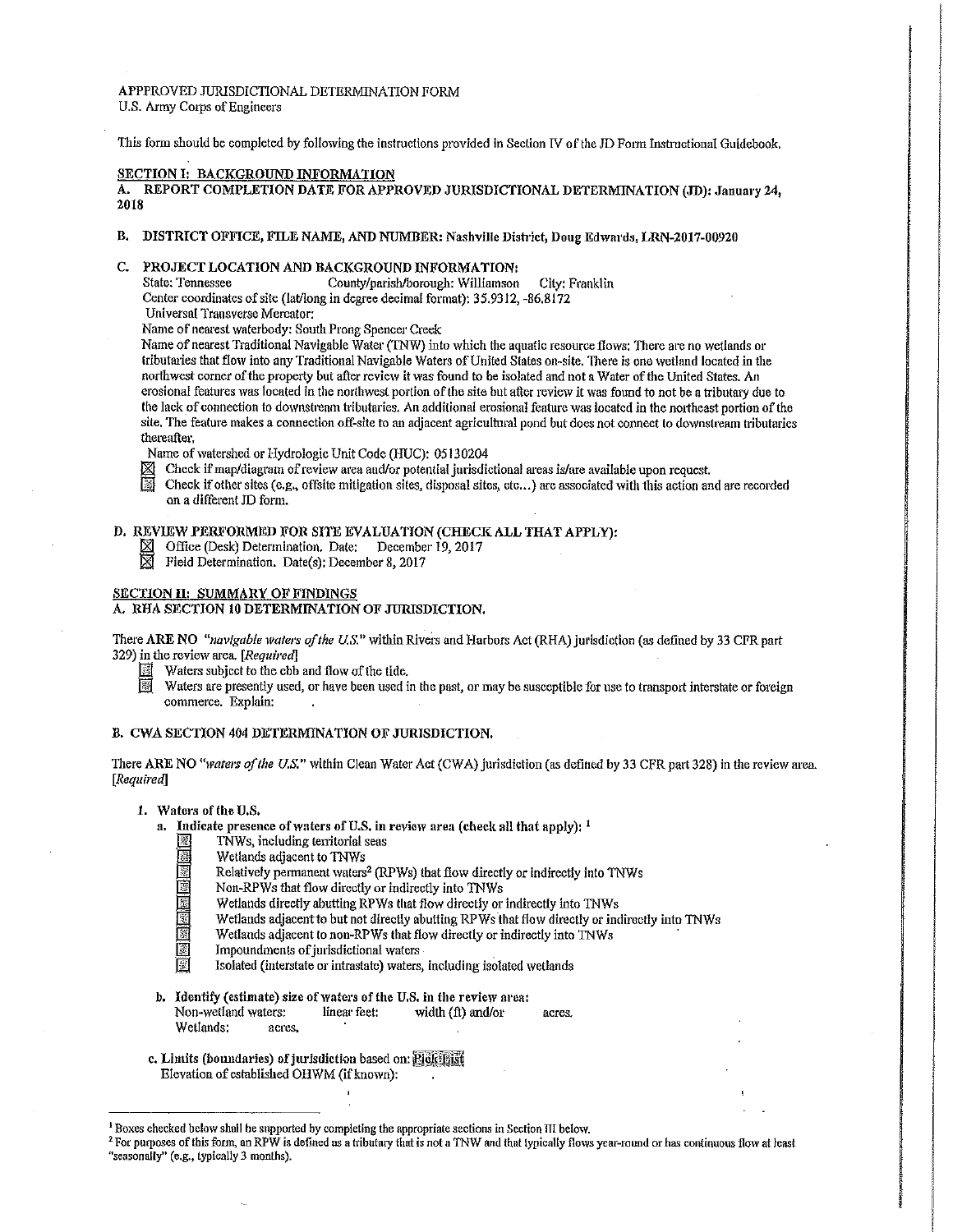- Non-regulated waters/wetlands (check if applicable):<sup>3</sup><br> $\boxtimes$  Potentially invisdictional waters and/or wetlands were
	- Potentially jurisdictional waters and/or wetlands were assessed within the review area and determined to be not jurisdictional. Explain: There is one wetland located in the northwest corner of the property but after review it was found to be isolated and not a Water of the United States. No connection to any adjacent tributaries were found during the site visit.

## SECTION III: CWA ANALYSIS

#### A. TNWs AND WETLANDS ADJACENT TO TNWs

The agencies 'viii assert jurisdiction over TNWs and wetlands adjacent to TNWs. If the aquatic resource is a TNW, complete Section  $\Pi I, A, I$  and Section  $\Pi I, D, I$ , only; if the aquatic resource is a wetland adjacent to a TNW, complete Sections III.A.1 and 2 and Section III.D.1.; otherwise, see Section III.B below.

1. TNW

Identify TNW:

Summarize rationale supporting determination:

2. Wetland adjacent to TNW Summarize rationale supporting conclusion that wetland is "adjacent":

# B. CHARACTERISTICS OF TRIBUTARY (THAT IS NOT A TNW) AND ITS ADJACENT WETLANDS (IF ANY):

This section summarizes information regarding characteristics of the tributary and its adjacent wetlands, if any, and it helps determine whether or not the standards for jurisdiction established under *Rapanos* have been met.

i<br>international professional professional professional professional professional professional professional profes<br>international professional professional professional professional professional professional professional pro

I

The agencies will assert jurisdiction over non-navigable tributaries of TNWs where the tributaries are "relatively permanent waters" (RPWs), i.e. tributaries that typically flow year-round or have continuous flow at least seasonally (e.g., typically 3 months). A wetland that directly abuts an RPW is also jurisdictional. If the aquatic resource is not a TNW, but has year-round (perennial) flow, skip to Section IILD.2. If the aquatic resource is a wetland directly abutting a tributary with perennial flow, skip to Section III.D.4.

A 'vetland that is adjacent to hut that does not directly abut an RPW requires a significant nexus evaluation. Corps districts and EPA regions will include in the record any available information that documents the existence of a significant nexus between a relatively permanent tributary that is not perennial (and its adjacent wetlands if any) and a traditional navigable water, even though a significant nexus finding is not required as a matter of law.

If the waterbody<sup>4</sup> is not an RPW, or a wetland directly abutting an RPW, a JD will require additional data to determine if the waterbody has a significant nexus with a TNW. If the tributary has adjacent wetlands, the significant nexus evaluation must consider the tributary in combination with all of its adjacent wetlands. This significant nexus evaluation that combines, for analytical purposes, the tributary and all of its adjacent wetlands is used whether the review area identified in the JD request is the tributary, or its adjacent wetlands, or both. If the JD covers a tributary with adjacent wetlands, complete Section III.B.1 for the tributary, Section III.B.2 for any onsite wetlands, and Section III.B.3 for all wetlands adjacent to that tributary, both onsite and offsite. The determination whether a significant nexus exists is determined in Section III.C below.

1. Characteristics of non-TNWs that flow directly or indirectly into TNW

- (i) General Area Conditions: Drainage area: **Drainage area:** A veragc annual rainfall: inches Average annual snowfall: inches
- (ii) Physical Characteristics:
	- (a) Relationship with TNW:  $\Box$  Tributary flows directly into TNW.  $\Box$  Tributary flows through  $\Omega$   $\Omega$   $\Box$  is tributaries before entering TNW.

Project waters are **Rightlist** river miles from TNW. Project waters are **Pick List** river miles from RPW.

<sup>&</sup>lt;sup>3</sup> Supporting documentation is presented in Section III.F,<br><sup>4</sup> Note that the Instructional Guidebook contains additional information regarding swales, ditches, washes, and erosional features generally and in tho arid West.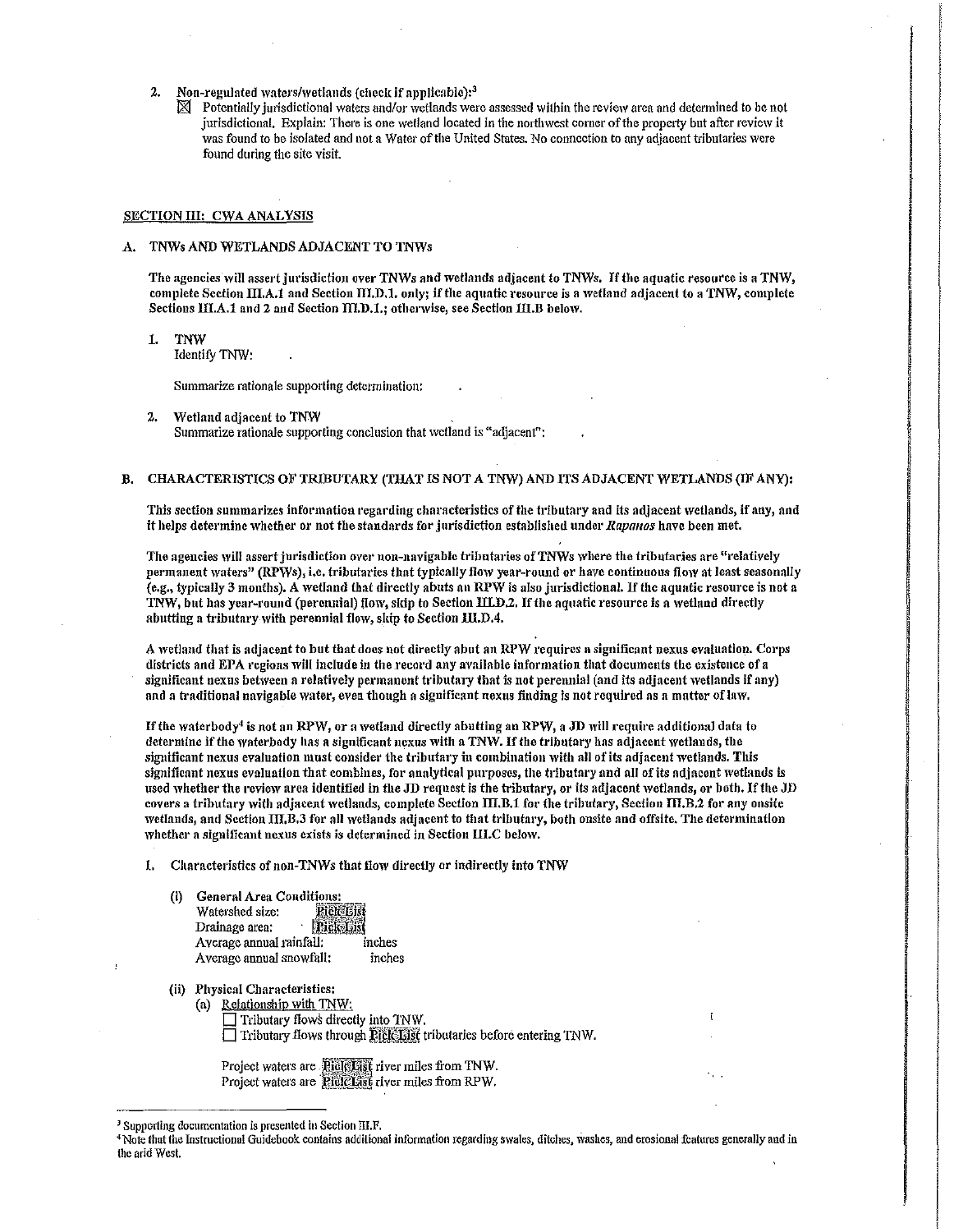| Project waters are Rick Sist aerial (straight) miles from TNW.<br>Project waters are Picketist acrial (straight) miles from RPW.<br>Project waters cross or serve as state boundaries. Explain:<br>Identify flow route to TNW <sup>5</sup> :<br>Tributary stream order, if known:                                                                                                                                                                                                                                                                                                         |  |  |  |  |  |
|-------------------------------------------------------------------------------------------------------------------------------------------------------------------------------------------------------------------------------------------------------------------------------------------------------------------------------------------------------------------------------------------------------------------------------------------------------------------------------------------------------------------------------------------------------------------------------------------|--|--|--|--|--|
| (b) General Tributary Characteristics (check all that apply):<br>Tributary is:<br>] Natural<br>Artificial (man-made). Explain:<br>Manipulated (man-altered). Explain:                                                                                                                                                                                                                                                                                                                                                                                                                     |  |  |  |  |  |
| Tributary properties with respect to top of bank (estimate):<br>Average width:<br>feet<br>Average depth:<br>feet<br>Average side slopes: Pick List.                                                                                                                                                                                                                                                                                                                                                                                                                                       |  |  |  |  |  |
| Primary tributary substrate composition (check all that apply):<br>$\Box$ Sands<br>$\Box$ Silts<br>Concrete<br>Cobbles<br>Gravel<br>Muck<br>Vegetation. Type/% cover:<br><b>Bedrock</b><br>Other, Explain:                                                                                                                                                                                                                                                                                                                                                                                |  |  |  |  |  |
| Tributary condition/stability [e.g., highly eroding, sloughing banks]. Explain:<br>Presence of run/riffle/pool complexes. Explain:<br>Tributary geometry: Eick List<br>Tributary gradient (approximate average slope):<br>℅                                                                                                                                                                                                                                                                                                                                                               |  |  |  |  |  |
| $(c)$ Flow:<br>Tributary provides for; Pick List<br>Estimate average number of flow events in review area/year: Pick List<br>Describe flow regime:<br>Other information on duration and volume:                                                                                                                                                                                                                                                                                                                                                                                           |  |  |  |  |  |
| Surface flow is: Pick List. Characteristics:                                                                                                                                                                                                                                                                                                                                                                                                                                                                                                                                              |  |  |  |  |  |
| Subsurface flow: Pleichist. Explain findings:<br>$\Box$ Dye (or other) test performed:                                                                                                                                                                                                                                                                                                                                                                                                                                                                                                    |  |  |  |  |  |
| Tributary has (check all that apply):                                                                                                                                                                                                                                                                                                                                                                                                                                                                                                                                                     |  |  |  |  |  |
| 1 Bed and banks<br>OHWM <sup>6</sup> (check all indicators that apply):<br>clear, natural line impressed on the bank<br>the presence of litter and debris<br>changes in the character of soil<br>destruction of terrestrial vegetation<br>shelving<br>the presence of wrack line<br>vegetation matted down, bent, or absent<br>sediment sorting<br>leaf litter disturbed or washed away<br>scour<br>sediment deposition<br>multiple observed or predicted flow events<br>water staining<br>abrupt change in plant community<br>other (list):<br>Discontinuous OHWM. <sup>7</sup> Explain: |  |  |  |  |  |
| If factors other than the OHWM were used to determine lateral extent of CWA jurisdiction (check all that apply);<br>High Tide Line indicated by:<br>Mean High Water Mark indicated by:<br>Ш<br>oil or scum line along shore objects<br>survey to available datum;<br>fine shell or debris deposits (foreshore)<br>physical markings;<br>vegetation lines/changes in vegetation types.<br>physical markings/characteristics<br>tidal gauges<br>other (list):                                                                                                                               |  |  |  |  |  |
| (iii) Chemical Characteristics:                                                                                                                                                                                                                                                                                                                                                                                                                                                                                                                                                           |  |  |  |  |  |

International Property and Theory (International Property)<br>International Property and Theory (International Property)<br>International Property and Theory (International Property)

ianga pancaga izunlerin energi<br>Indonesia<br>Indonesia pancaga izunlerin energi izunlerin energi izunlerin energi izunlerin energi izunlerin energi izunle

<sup>&#</sup>x27;.! Flo\v route can be described by identifying, e.g., tributary a, which flows through the review area, to How into tributary b, which then flows into TNW.

<sup>&</sup>lt;sup>6</sup>A natural or man-made discontinuity in the OHWM does not necessarily sever jurisdiction (e.g., where the stream temporarily flows underground, or where the OHWM has been removed by development or agricultural practices). Where there is a break in the OHWM that is unrelated to the waterbody's flow regime (e.g., flow over a rock outcrop or through a cu1vcrt), the agencies will look for jndicators of flow above and below the break.<br><sup>7</sup>Ibid.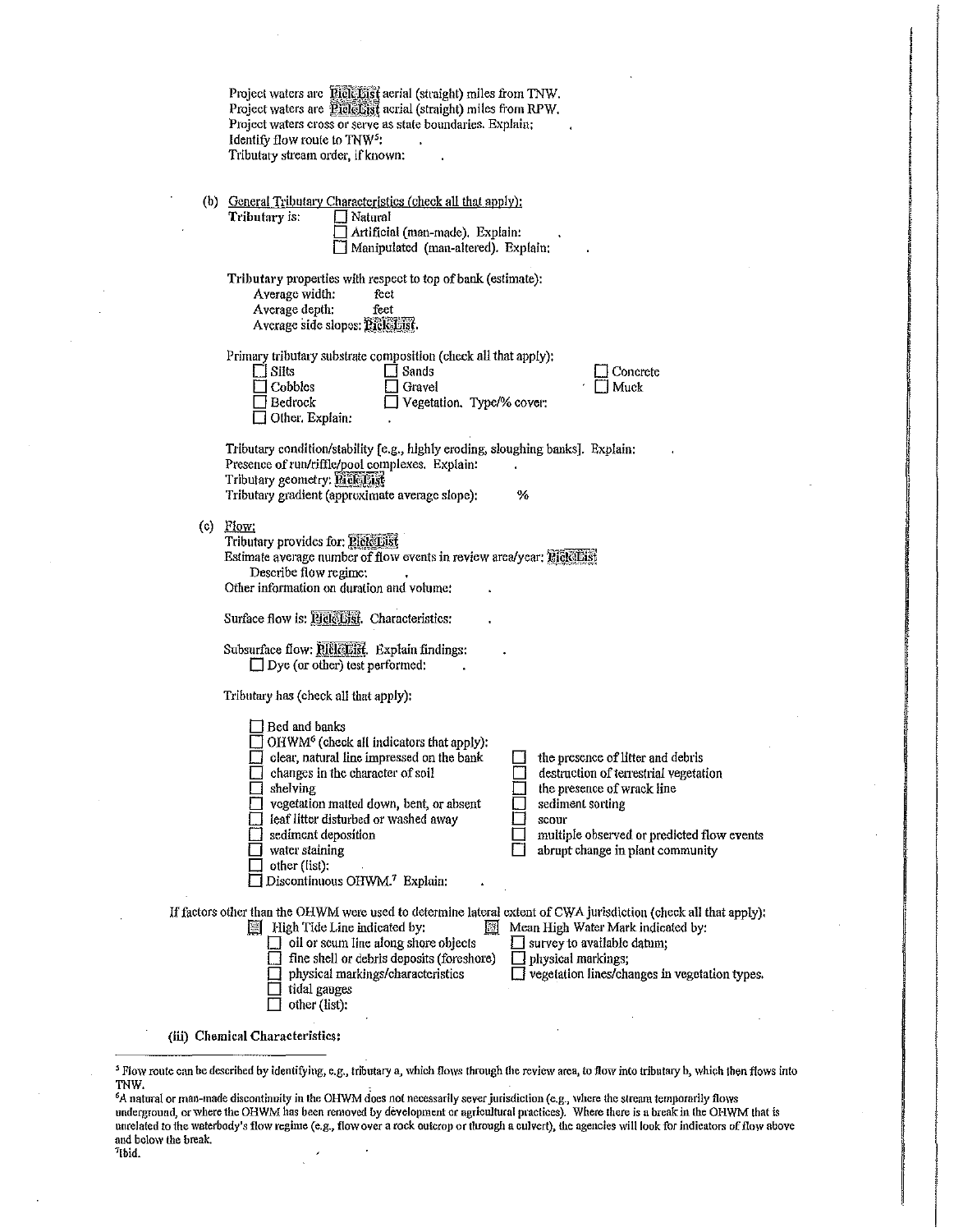Characterize tributary (e.g., water color is clear, discolored, oily film; water quality; general watershed characteristics, etc.). ExpJain:

Identify specific pollutants, if known: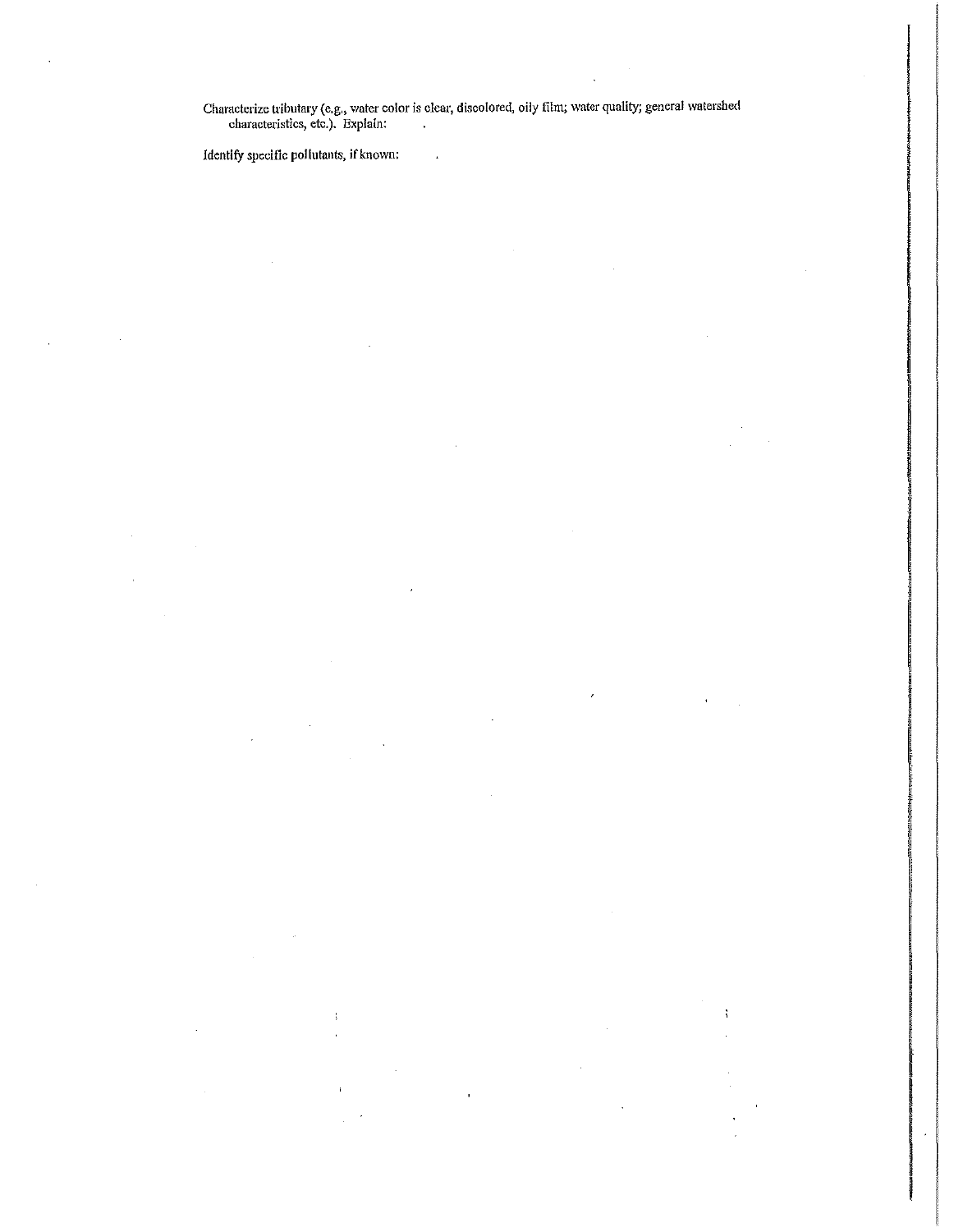|  |  | (iv) Biological Characteristics. Channel supports (check all that apply): |  |  |  |
|--|--|---------------------------------------------------------------------------|--|--|--|
|--|--|---------------------------------------------------------------------------|--|--|--|

- El Riparian corridor. Characteristics (type, average width):<br>  $\Box$  Wetland fringe. Characteristics:
- Wetland fringe. Characteristics:<br>
Habitat for:
- 0 Habitat for:
	- **D** Federally Listed species. Explain findings:
	- $\Box$  Fish/spawn areas. Explain findings:
	- Other environmentally-sensitive species. Explain findings:
	- $\Box$  Aquatic/wildlife diversity. Explain findings:
- 2. Characteristics of wetlands adjacent to non-TNW that flow directly or indirectly into TNW
	- (i) Physical Characteristics:
		- (a) General Wetland Characteristics: Properties: Wetland size: acres Wetland type. Explain: Wetland quality. Explain: Project wetlands cross or serve as state boundaries. Explain:
		- (b) General Flow Relationship with Non-TNW: Flow is: Pick List. Explain:

Surface flow is: **Rick ISK** Characteristics:

Subsurface flow: **Rick List**. Explain findings:  $\Box$  Dye (or other) test performed:

- (c) Wetland Adjacency Determination with Non-TNW:
	- $\Box$  Directly abutting
	- $\Box$  Not directly abutting
		- $\Box$  Discrete wetland hydrologic connection. Explain:
		- $\Box$  Ecological connection. Explain:
		- $\Box$  Separated by berm/barrier. Explain:
- (d) Proximity (Relationship) to TNW Project wetlands are Rich List river miles from TNW. Project waters are Rick List aerial (straight) miles from TNW. Flow is from: **Pick List.** Estimate approximate location of wetland as within the FickList floodplain.
- (ii) Chemical Characteristics:
	- Characterize wetland system (e.g., water color is clear, brown, oil film on surface; water quality; general watershed characteristics; etc.). Explain:

Identify specific pollutants, ifknown:

- (iii) Biological Characteristics. Wetland supports (check all that apply):
	- D Riparian buffer, Characteristics (type, average width):
	- $\Box$  Vegetation type/percent cover. Explain:<br>  $\Box$  Habitat for:
	- Habitat for:
		- **Federally Listed species. Explain findings:**
		- 0 Fish/spawn areas. Explain flndings:
		- □ Other environmentally-sensitive species. Explain findings:
		- $\Box$  Aquatic/wildlife diversity. Explain findings:
- 3. Characteristics of all wetlands adjacent to the tributary (if any)

All wetland(s) being considered in the cumulative analysis:  $\overline{PickMst}$ 

Approximately ( ) acres in total are being considered in the cumulative analysis.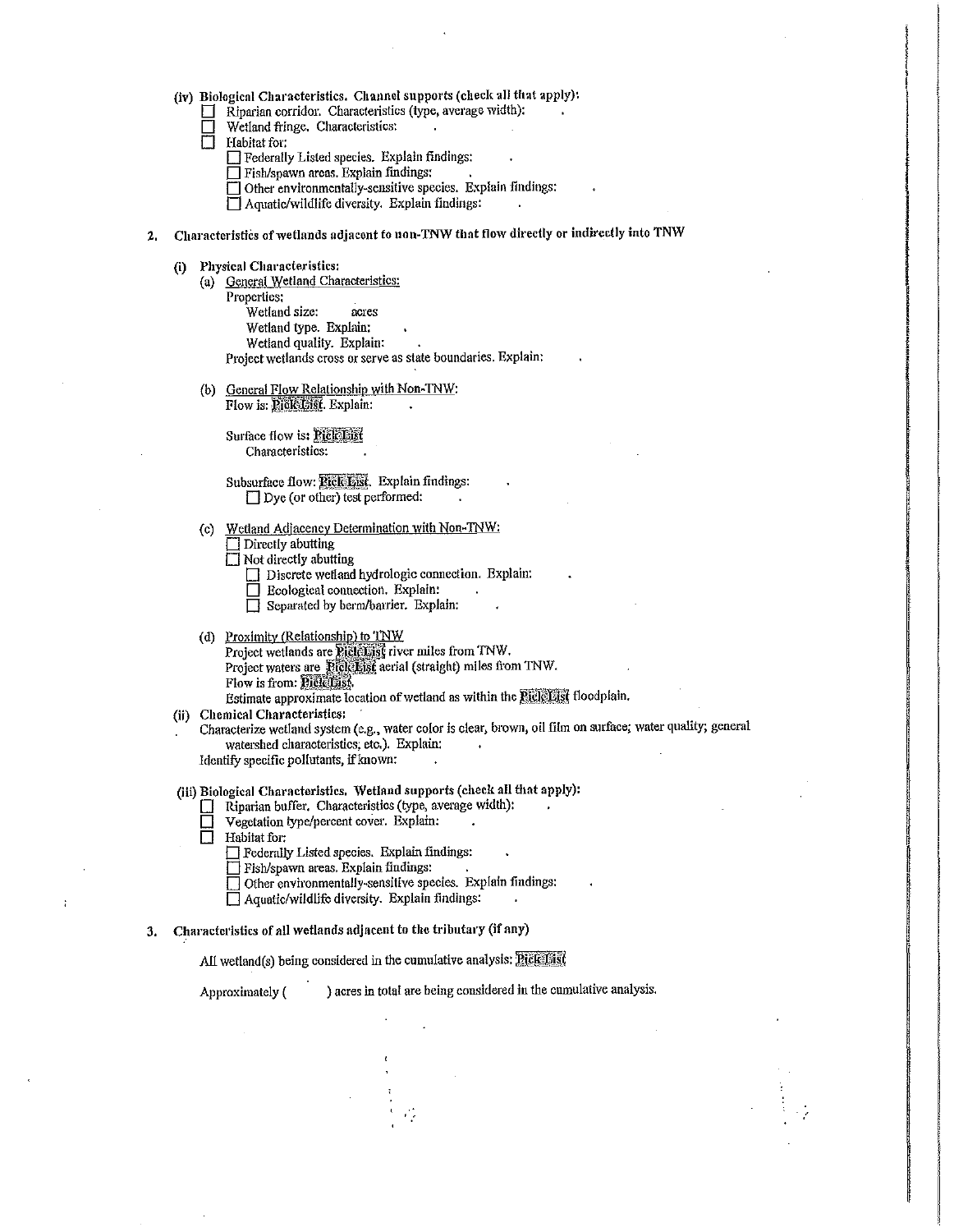For each wetland, specify the following:

Directly abuts? (Y/N) Size (in acres) Directly abuts? (Y/N) Size (in acres)

Summarize overall biological, chemical and physical functions being performed:

#### C. SIGNIFICANT NEXUS DETERMINATION

A significant nexus analysis will assess the flow characteristics and functions of the tributary itself and the functions performed by any wetlands adjacent to the tributary to determine if they significantly affect the chemical, physical, and biological integrity of a TNW. For each of the following situations, a significant nexus exists if the tributary, in combination with all of *its adjacent wetlands*, has more than a speculative or insubstantial effect on the chemical, physical and/or biological integrity of a TNW. Considerations when evaluating significant nexus include, but are not limited to the volume, duration, and frequency of the flow of water in the tributary and its proximity to a TNW, and the functions performed by the tributary and all its adjacent wetlands. It is not appropriate to determine significant nexus based solely on any specific threshold of distance (e.g. between a tributary and its adjacent wetland or between a tributary and the TNW). Similarly, the fact an adjacent wetland lies within or outside of a floodplain is not solely determinative of significant nexus.

Draw connections between the features documented and the effects on the TNW, as identified in the *Rapanos* Guidance and discussed in the Instructional Guidebook. Factors to consider include, for example:

- Does the tributary, in combination with its adjacent wetlands (if any), have the capacity to carry pollutants or flood waters to TNWs, or to reduce the amount of pollutants or flood waters reaching a TNW?
- Does the tributary, in combination with its adjacent wetlands (if any), provide habitat and lifecycle support functions for fish and other species, such as feeding, nesting, spawning, or rearing young for species that arc present in the TNW?
- Does the tributary, in combination with its adjacent wetlands (if any), have the capacity to transfer nutrients and organic carbon that support downstream foodwebs?
- Does the tributary, in combination with its adjacent wetlands (if any), have other relationships to the physical, chemical, or biological integrity of the TNW?

Note: the above list of considerations is not inclusive and other functions observed or known to occur should be documented below:

- 1. Significant nexus findings for non-RPW that has no adjacent wetlands and flows directly or indirectly into *TNWs.* Explain findings of presence or absence of significant nexus below, based on the tributaty itself, then go to Section HI.D:
- 2. Significant nexus findings for non-RPW and its adjacent wetlands, where the non-RPW flows directly or indirectly into TN\Vs. Explain findings of presence or absence of significant nexus below, based on the tributary in combination with all of its adjacent wetlands, then go to Section m.D:
- 3. Significant nexus findings for wetlands adjacent to an RPW but that do not directly abut the RPVV. Explain findings of presence or absence of significant nexus below, based on the tributary in combination with all of its adjacent wetlands, then go to Section llI.D:

# D. DETERMINATIONS OF JURISDICTIONAL FINDINGS. THE SUBJECT WATERS/WETLANDS ARE (CHECK ALL THAT APPLY):

- 1. TNWs and Adjacent Wetlands. Check all that apply and provide size estimates in review area:<br> $\boxed{\textcircled{3}}$  TNWs: linear feet width (ft), Or, acres.  $\boxed{3}$  TNWs: linear feet width (ft), Or, acres. **Wetlands adjacent to TNWs:** acres.
- 2. RPWs that flow directly or indirectly into TNWs.
	- $\mathbb{R}$  Tributaries of TNWs where tributaries typically flow year-round are jurisdictional. Provide data and rationale indicating that tributary is perennial: .
	- \_if Tributaries of TNW where tributaries have continuous flow useasonally,. (e.g., typically three months each year) are jurisdictional. Data supporting this conclusion is provided at Section 111.B. Provide rationale indicating that tributary flows seasonally: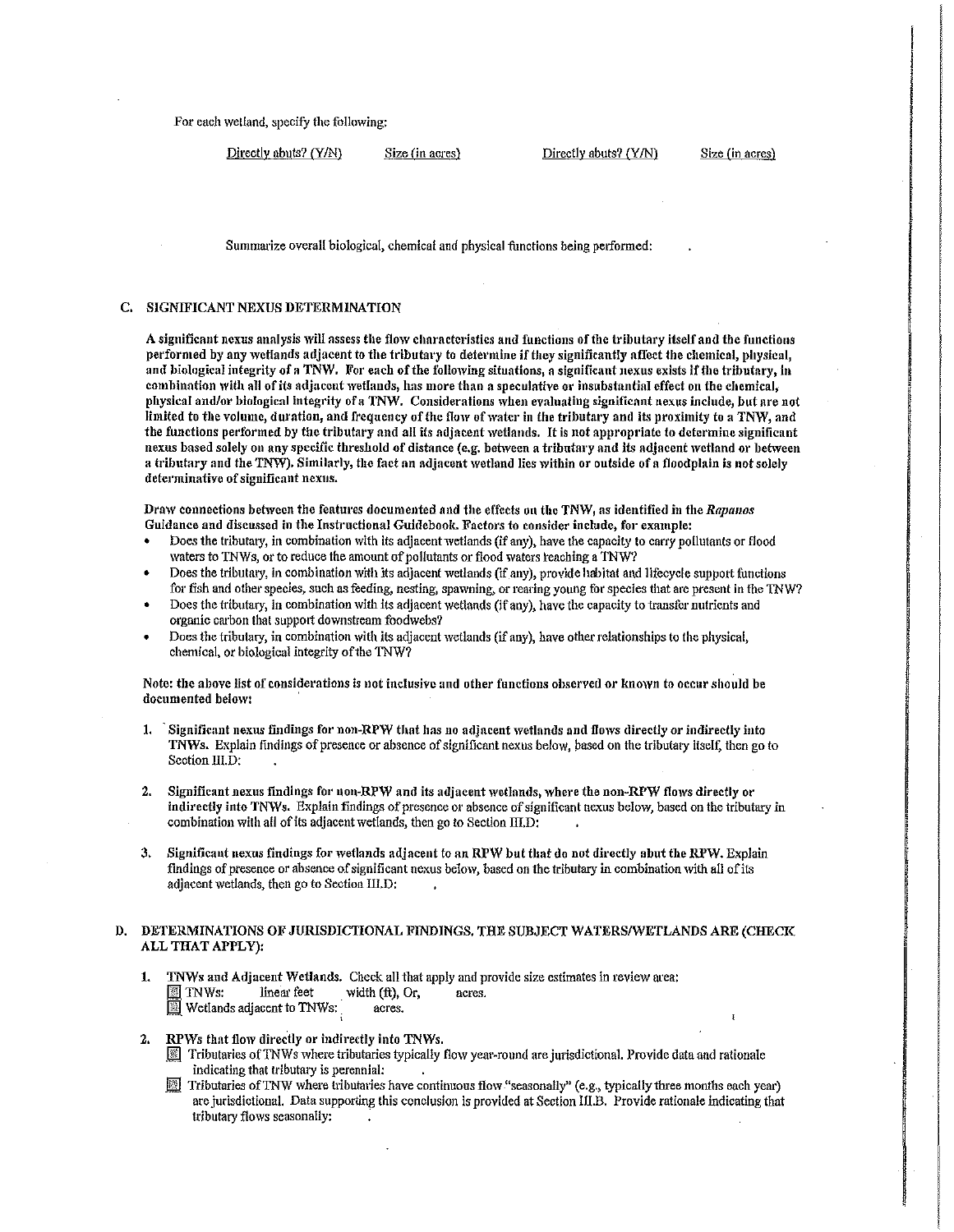Provide estimates for jurisdictional waters in the review area (check all that apply):<br> $\boxed{\$\]$  Tributary waters: linear feet width (ft).

- $\boxed{\&}$  Tributary waters:
- $\overline{I}$  Other non-wetland waters: acres.
	- Identify type(s) of waters:
- 3. Non-RPWs<sup>8</sup> that flow directly or indirectly into TNWs.
	- $\boxed{\mathbb{R}}$  Waterbody that is not a TNW or an RPW, but flows directly or indirectly into a TNW, and it has a significant nexus with a TNW is jurisdictional. Data supporting this conclusion is provided at Section III.C.

Provide estimates for jurisdictional waters within the review area (check all that apply):<br>  $\Box$  Tributary waters: linear feet width (ft).

- Fill Tributary waters: linearly waters: linearly waters:
	- er non-wetland waters: acres.<br>Identify type(s) of waters:
		-
- 4. Wetlands directly abutting an RPW that flow directly or indirectly into TNWs.
	- Wetlands directly abut RPW and thus are jurisdictional as adjacent wetlands.
		- $\mathbb{R}$  Wetlands directly abutting an RPW where tributaries typically flow year-round. Provide data and rationale indicating that tributary is perennial in Section III.D,2, above. Provide rationale indicating that wetland is direetly abutting an RPW:
		- $\mathbb{R}$  Wetlands directly abutting an RPW where tributaries typically flow "seasonally," Provide data indicating that tributary is seasonal in Section III.B and rationale in Section III.D.2, above. Provide rationale indicating that wetland is directly abutting an RPW:

Provide acreage estimates for jurisdictional wetlands in the review area: acres.

- 5. Wetlands adjacent to but not directly abutting an RPW that flow directly or indirectly into TNWs.
	- Wetlands that do not directly abut an RPW, but when considered in combination with the tributary to which they are adjacent and with similarly situated adjacent wetlands, have a significant nexus with a TNW are jurisidictional. Data supporting this conclusion is provided at Section III.C.
- Provide acreage estimates for jurisdictional wetlands in the review area: acres.
- Wetlands adjacent to non-RPWs that flow directly or indirectly into TNWs.
	- Wetlands adjacent to such waters, and have when considered in combination with the tributary to which they are adjacent and with similarly situated adjacent wetlands, have a significant nexus with a TNW are jurisdictional. Data supporting this conclusion is provided at Section III.C.

Provide estimates for jurisdictional wetlands in the review area: acres.

- 7. Impoundments of jurisdictional waters.<sup>9</sup>
	- As a general rule, the impoundment of a jurisdictional tributary remains jurisdictional.
	- Demonstrate that impoundment was created from "waters of the U.S.," or
	- Demonstrate that water meets the criteria for one of the categories presented above (1-6), or
	- Demonstrate that water is isolated with a nexus to commerce (see  $\hat{E}$  below).

E. ISOLATED IINTERSTATE OR INTRA-STATE] WATERS, INCLUDING ISOLATED WETLANDS, THE USE, DEGRADATION OR DESTRUCTION OF WHICH COULD AFFECT INTERSTATE COMMERCE, INCLUDING ANY SUCH WATERS (CHECK ALL THAT APPLY):10

- Which are or could be used by interstate or foreign travelers for recreational or other purposes.<br>
If the which fish or shellfish are or could be taken and sold in interstate or foreign commerce.<br>
Interstate isolated water
- from which fish or shellfish are or could be taken and sold in interstate or foreign commerce.
- which are or could be used for industrial purposes by industries in interstate commerce.
- Interstate isolated waters. Explain: .
- Other factors. Explain:

Identify water body and summarize rationale supporting determination:

<sup>9</sup> To complete the analysis refer to the key in Section III.D.6 of the Instructional Guidebook.<br><sup>10</sup> Prior to asserting or declining CWA jurisdiction based solely on this category, Corps Districts will elevate the action HQ for review consistent with the process described in the Corps/EPA *Memorandum Regarding CWA Act Jurisdiction Following Rapnnos.* 

<sup>8</sup> \$ce Footnote # 3.